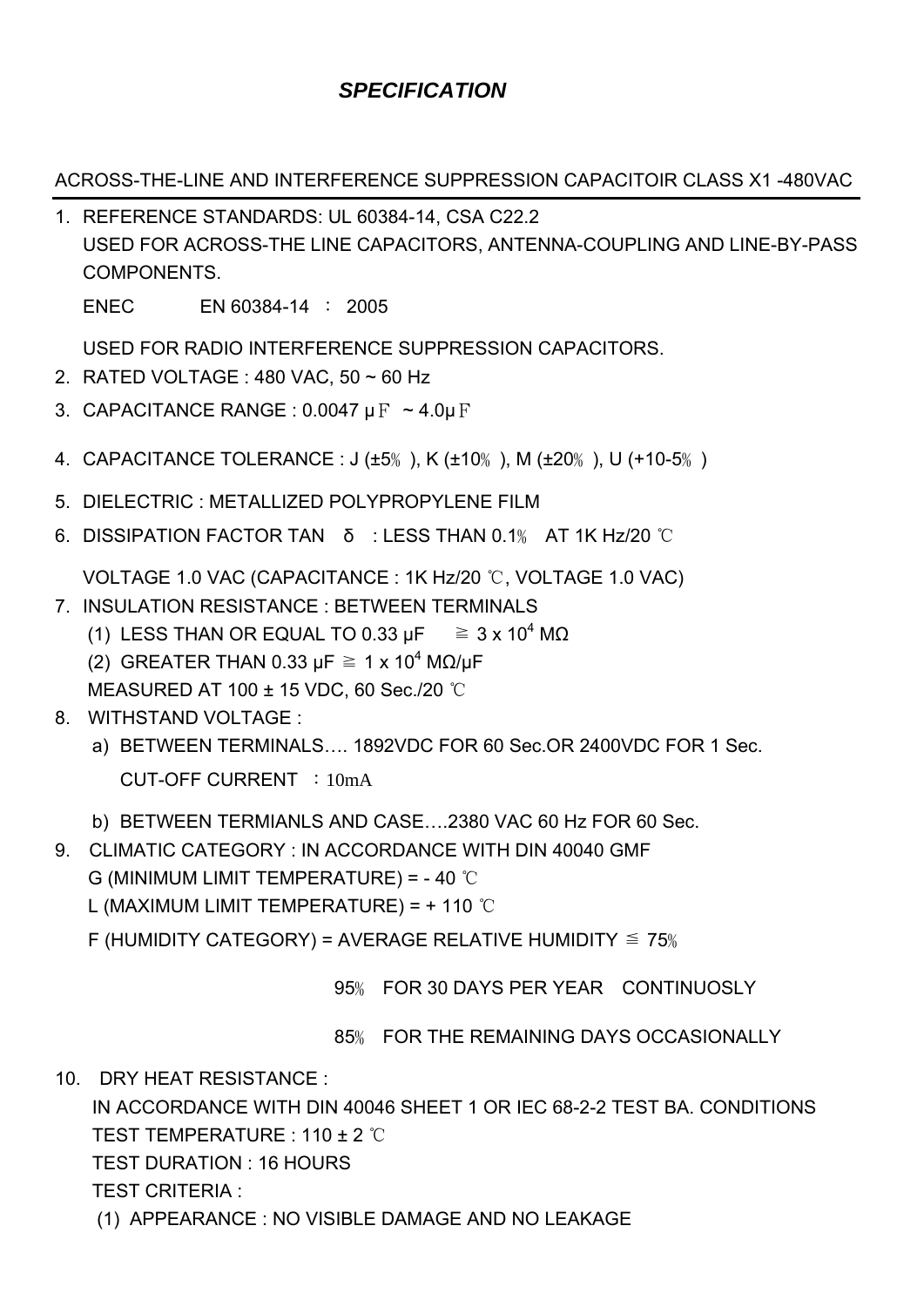- (2) WITHSTAND VOLTAGE : 0.66 x RATED WITHSTAND VOLTAGE 60 Sec.
- (3) CAPACITANCE CHANGE :  $\leq \pm 5$ % OF THE INITIAL VALUE
- (4) INSULATION RESISTANCE :  $\geq$  50% OF INITIAL SPECIFIED VALUE
- 11. COLD RESISTANCE :

IN ACCORDANCE WITH DIN 40046 SHEET 1 OR IEC 68-2-1 TEST BA. CONDITIONS TEST TEMPERATURE : -40 ± 2 ℃ TEST DURATION : 2 HOURS TEST CRITERIA :

- (1) APPEARANCE : NO VISIBLE DAMAGE
- (2) WITHSTAND VOLTAGE : 0.66 x RATED WITHSTAND VOLTAGE 60 Sec.
- (3) CAPACITANCE CHANGE :  $\leq \pm 5$  % OF THE INITIAL VALUE
- 12. HUMIDITY TEST CONDITIONS :

TEST TEMPERATURE : 40 ℃ ± 2 ℃

RELATIVE HUMIDITY : 90 – 95 ﹪

TEST DURATION : 500 HOURS TEST CRITERIA :

- (1) WITHSTAND VOLTAGE : 0.66 x RATED WITHSTAND VOLTAGE 60 Sec.
- (2) CAPACITANCE DRIFT :  $\leq \pm 5$  % OF THE INITIAL VALUE
- (3) DISSIPATION FACTOR :  $\leq$  200 % OF INITIAL SPECIFIED VALUE
- (4) INSULATION RESISTANCE :  $\geq$  50 % OF INITIAL SPECIFIED VALUE
- 13. LIFE TEST CONDITIONS :
	- TEST TEMPERATURE : 110 ℃ ± 3 ℃

TEST VOLTAGE : 625 VAC AND 1,000 VAC/60 HZ FOR A PERIOD OF 0.1 Sec. ONCE EACH HOUR

TEST DURATION : 1,000 HOURS

TEST CRITERIA :

- (1) APPEARANCE : NO VISIBLE DAMAGE AND NO LEAKAGE
- (2) WITHSTAND VOLTAGE : 0.66 x RATED WITHSTAND VOLTAGE 60 Sec.
- (3) CAPACITANCE DRIFT :  $\leq \pm 10$  % OF THE INITIAL VALUE
- (4) DISSIPATION FACTOR :  $\leq 0.6$  x 10 (0.06 %) OF INCREASED VALUE
- (5) INSULATION RESISTANCE :  $\geq$  50 % OF SPECIFIED VALUE
- 14. SOLDERABILITY CONDITIONS :

SOLDER BATH TEMPERATURE & MATERIAL :

 $230 \pm 5$  °C, 60 % OF TIN (Sn) + 40 % OF LEAD (Pb)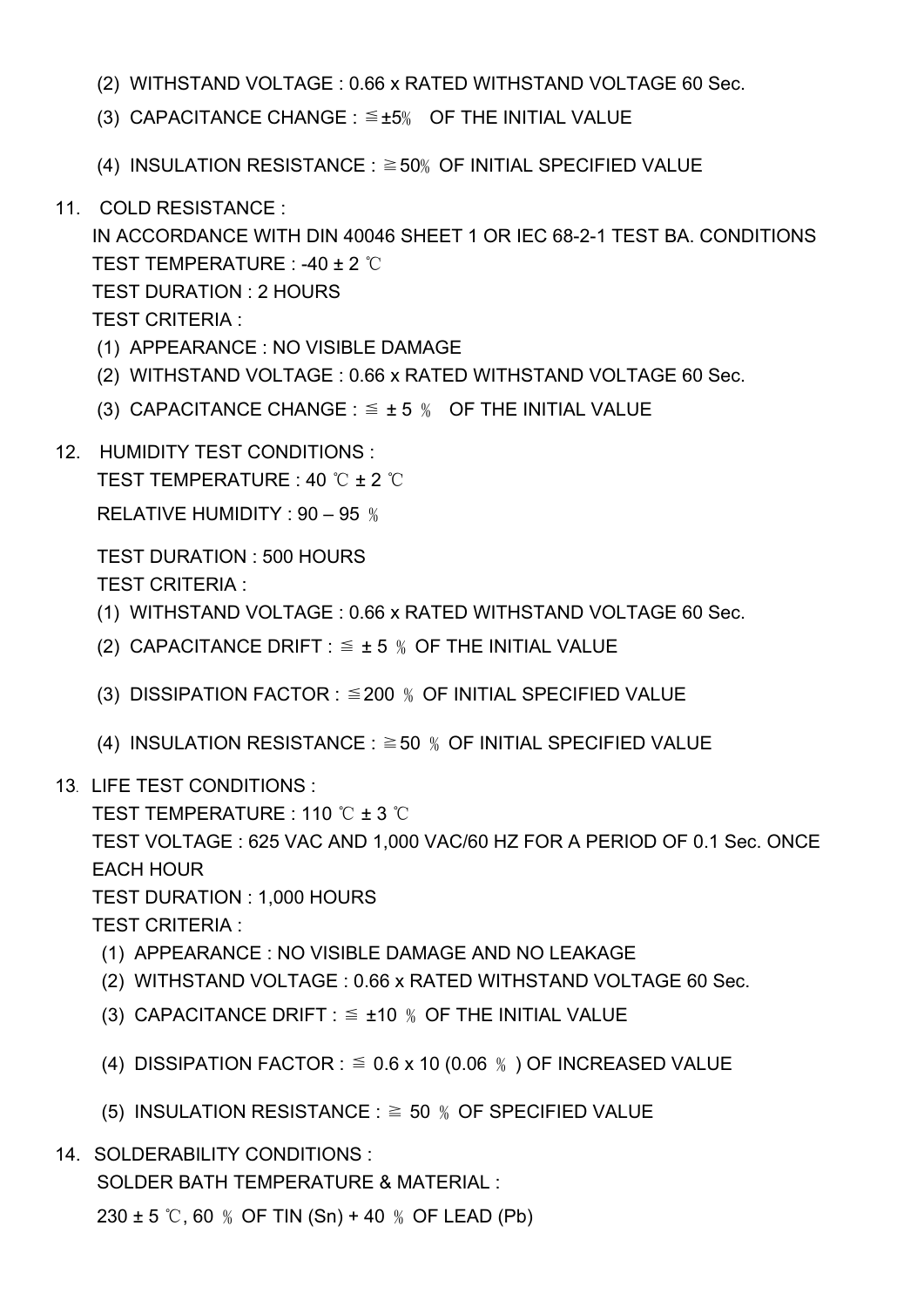SOLDER BATH TEMPERATURE & MATERIAL :

 $270 \pm 5$  °C, 99.96 % OF TIN (Sn) + 0.04 % OF SILVER (Ag)

SOLDER TIME : 3 ± 0.5 Sec. TEST CRITERIA :75% OF THE SURFACE TINNING 15. SOLDERING HEAT RESISTANCE :

IN ACCORDANCE WITH DIN 40046 SHEET 18 OR IEC 68-2-20 TEST TA.1&TB.1

**CONDITIONS** SOLDER BATH TEMPERATURE : 260 ± 5 ℃ SOLDER TIME : 5 ± 1 Sec. CAPACITANCE BODY MAY LIE ON PRINTING CIRCUIT BOARD TEST CRITERIA :

- (1) APPEARANCE : NO DAMAGE AND GOOD TINNING
- (2) CAPACITANCE CHANGE :  $\leq \pm 3$  % OF THE INITIAL VALUE
- 16. VIBRATION RESISTANCE :

IN ACCORDANCE WITH DIN 40046 SHEET 8 OR IEC 68-2-6 TEST FC CONDITIONS FREQUENCE RANGE : 10 - 55 HZ DISPLACEMENT AMPLITUDE : 0.75 mm CONFORMING TO MAX. : 10 g TEST DURATION : 6 HOURS TEST CRITERIA : (1) APPEARANCE : NO VISIBLE DAMAGE (2) CAPACITANCE CHANGE :  $\leq \pm 2$  % OF THE INITIAL VALUE

17. TENSILE STRENGTH OF TERMINALS

IN ACCORDANCE WITH DIN 40046 SHEET 19 OR IEC 68-2-21 TEST UA.1 **CONDITIONS** 

| <b>TERMINAL</b>    | <b>LOAD FORCE</b> | <b>HOLDING TIMES</b> |  |  |
|--------------------|-------------------|----------------------|--|--|
| $DIA.$ (mm)        | KG(N)             | Sec.                 |  |  |
| $\leq 0.5$         | 0.5(5)            | 10                   |  |  |
| $>$ 0.5 TO $<$ 0.8 | 1.0(10)           | 10                   |  |  |
| >0.8               | 2.0(20)           | 20                   |  |  |

TEST CRITERIA : NO WIRE BREAKAGE AND NO DAMAGE OF CAPACITOR

18. BENDING OF TERMINALS IN ACCORDANCE WITH DIN 40046 SHEET 19 OR IEC 68-2-21 TEST UB. CONDITIONS LOAD FORCE : 0.5 KG (5N) BENDING TIME : TWO CONSECUTIVE BENDS (4 x 90 °C) TEST CRITERIA : NO WIRE BREAKAGE AND DAMAGE OF CAPACITOR

19. APPROVED BY :

UL、CUL FILE NO. E193049 (0.0047uF~4.0uF/480V)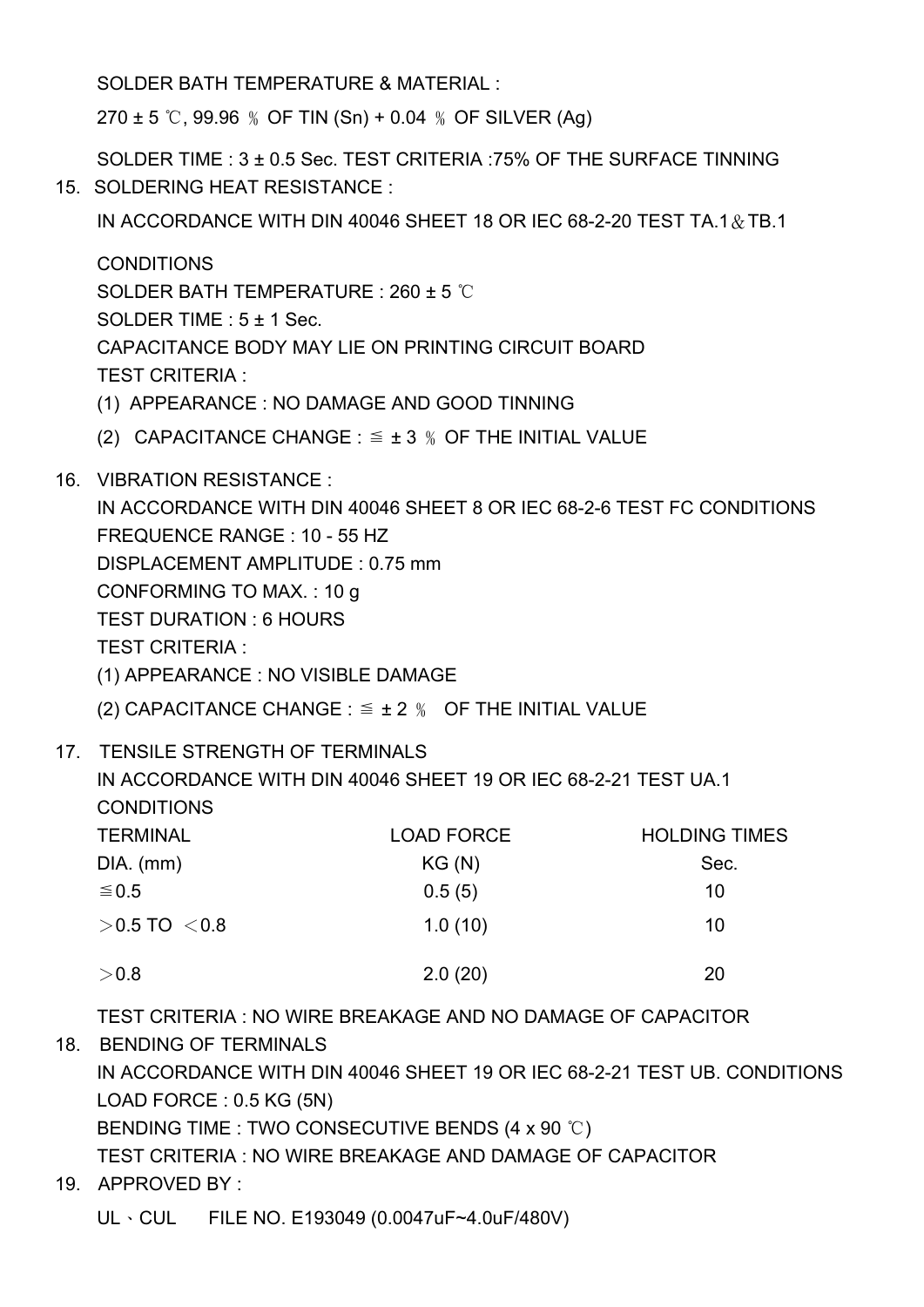ENEC FILE NO.ENEC-01936-M1(0.0047uF~4.0uF/480V)

20. MARKING :

 CAPACITORS ARE MARKED WITH TYPE IDENTIFICATION CAPACITANCE, CAPACITANCE TOLERANCE, RATED VOLTAGE, TEMPERATURE RANGE, NAME OF MANUFACTURE, DATE OF MANUFACTURE AND APPROVED CERTIFICATION MARKS.

Marking Example:

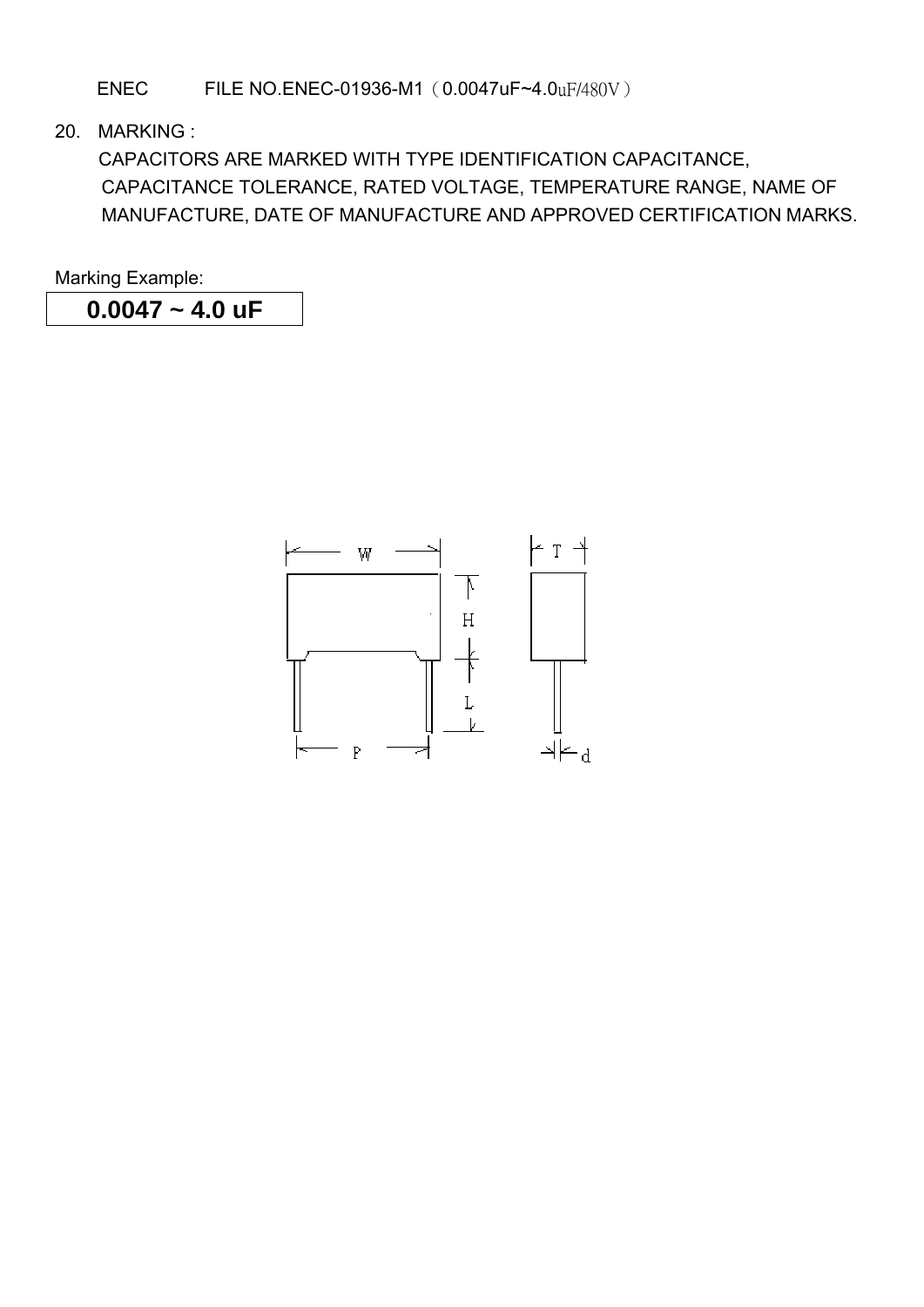| Product<br>No.  |        | Capacitance   Rated-Voltage   PVC Wire $(W \pm 0.75)$ |           |           |                | Dimensions in mm |             |
|-----------------|--------|-------------------------------------------------------|-----------|-----------|----------------|------------------|-------------|
|                 | uF     | <b>VAC</b>                                            | $W\pm0.5$ | $H\pm0.5$ | $T\pm 0.5$     | $P\pm 0.5$       | $d\pm 0.05$ |
| CTX472K480VP10  | 0.0047 | 480                                                   | 13        | 11        | 5              | 10               | 0.6         |
| CTX472K480VP15  | 0.0047 | 480                                                   | 18        | 10        | 5              | 15               | 0.8         |
| CTX562K480VP10  | 0.0056 | 480                                                   | 13        | 11        | 5              | 10               | 0.6         |
| CTX562K480VP15  | 0.0056 | 480                                                   | 18        | 10        | 5              | 15               | 0.8         |
| CTX682K480VP10  | 0.0068 | 480                                                   | 13        | 11        | 5              | 10               | 0.6         |
| CTX682K480VP15  | 0.0068 | 480                                                   | 18        | 10        | 5              | 15               | 0.8         |
| CTX822K480VP10  | 0.0082 | 480                                                   | 13        | 11        | 5              | 10               | 0.6         |
| CTX822K480VP15  | 0.0082 | 480                                                   | 18        | 10        | 5              | 15               | 0.8         |
| CTX103K480VP10  | 0.01   | 480                                                   | 13        | 11        | 5              | 10               | 0.6         |
| CTX103K480VP15  | 0.01   | 480                                                   | 18        | 10        | 5              | 15               | 0.8         |
| CTX123K480VP10  | 0.012  | 480                                                   | 13        | 11        | 5              | 10               | 0.6         |
| CTX123K480VP15  | 0.012  | 480                                                   | 18        | 10        | 5              | 15               | 0.8         |
| CTX153K480VP10  | 0.015  | 480                                                   | 13        | 12        | 6              | 10               | 0.6         |
| CTX153K480VP15  | 0.015  | 480                                                   | 18        | 10        | 5              | 15               | 0.8         |
| CTX183K480VP10  | 0.018  | 480                                                   | 13        | 12        | 6              | 10               | 0.6         |
| CTX183K480VP15  | 0.018  | 480                                                   | 18        | 10        | 5              | 15               | 0.8         |
| CTX223K480VP10  | 0.022  | 480                                                   | 12        | 14        | 8              | 10               | 0.6         |
| CTX223K480VP15  | 0.022  | 480                                                   | 17        | 11        | 5.5            | 15               | 0.8         |
| CTX273K480VP10  | 0.027  | 480                                                   | 12        | 14        | 8              | 10               | 0.6         |
| CTX273K480VP15  | 0.027  | 480                                                   | 17        | 11        | 5.5            | 15               | 0.8         |
| CTX333K480VP10  | 0.033  | 480                                                   | 18        | 12        | 6              | 15               | 0.8         |
| CTX393K480VP15  | 0.039  | 480                                                   | 18        | 13.5      | 6              | 15               | 0.8         |
| CTX473K480VP15  | 0.047  | 480                                                   | 18        | 13.5      | 6              | 15               | 0.8         |
| CTX563K480VP15  | 0.056  | 480                                                   | 18        | 13.5      | 7.5            | 15               | 0.8         |
| CTX563K480VP225 | 0.056  | 480                                                   | 25        | 14.5      | 6              | 22.5             | 0.8         |
| CTX683K480VP15  | 0.068  | 480                                                   | 17        | 15.5      | 7.5            | 15               | 0.8         |
| CTX683K480VP225 | 0.068  | 480                                                   | 25        | 14.5      | 6              | 22.5             | 0.8         |
| CTX823K480VP15  | 0.082  | 480                                                   | 18        | 16.5      | 8.5            | 15               | 0.8         |
| CTX823K480VP225 | 0.082  | 480                                                   | 25        | 14.5      | 6              | 22.5             | 0.8         |
| CTX104K480VP15  | 0.1    | 480                                                   | 17        | 16.5      | 9.5            | 15               | 0.8         |
| CTX104K480VP225 | 0.1    | 480                                                   | 26.5      | 16.5      | $\overline{7}$ | 22.5             | 0.8         |
| CTX124K480VP15  | 0.12   | 480                                                   | 17        | 19        | 11             | 15               | 0.8         |
| CTX124K480VP225 | 0.12   | 480                                                   | 26.5      | 16.5      | $\overline{7}$ | 22.5             | 0.8         |
| CTX154K480VP15  | 0.15   | 480                                                   | 17        | 19        | 11             | 15               | 0.8         |
| CTX154K480VP225 | 0.15   | 480                                                   | 26.5      | 17        | 8.5            | 22.5             | 0.8         |
| CTX184K480VP15  | 0.18   | 480                                                   | 17        | 21        | 12             | 15               | 0.8         |
| CTX184K480VP225 | 0.18   | 480                                                   | 25        | 19        | 8.5            | 22.5             | 0.8         |
| CTX224K480VP15  | 0.22   | 480                                                   | 17        | 16.5      | 9.5            | 15               | 0.8         |
| CTX224K480VP225 | 0.22   | 480                                                   | 26.5      | 19        | 10             | 22.5             | 0.8         |